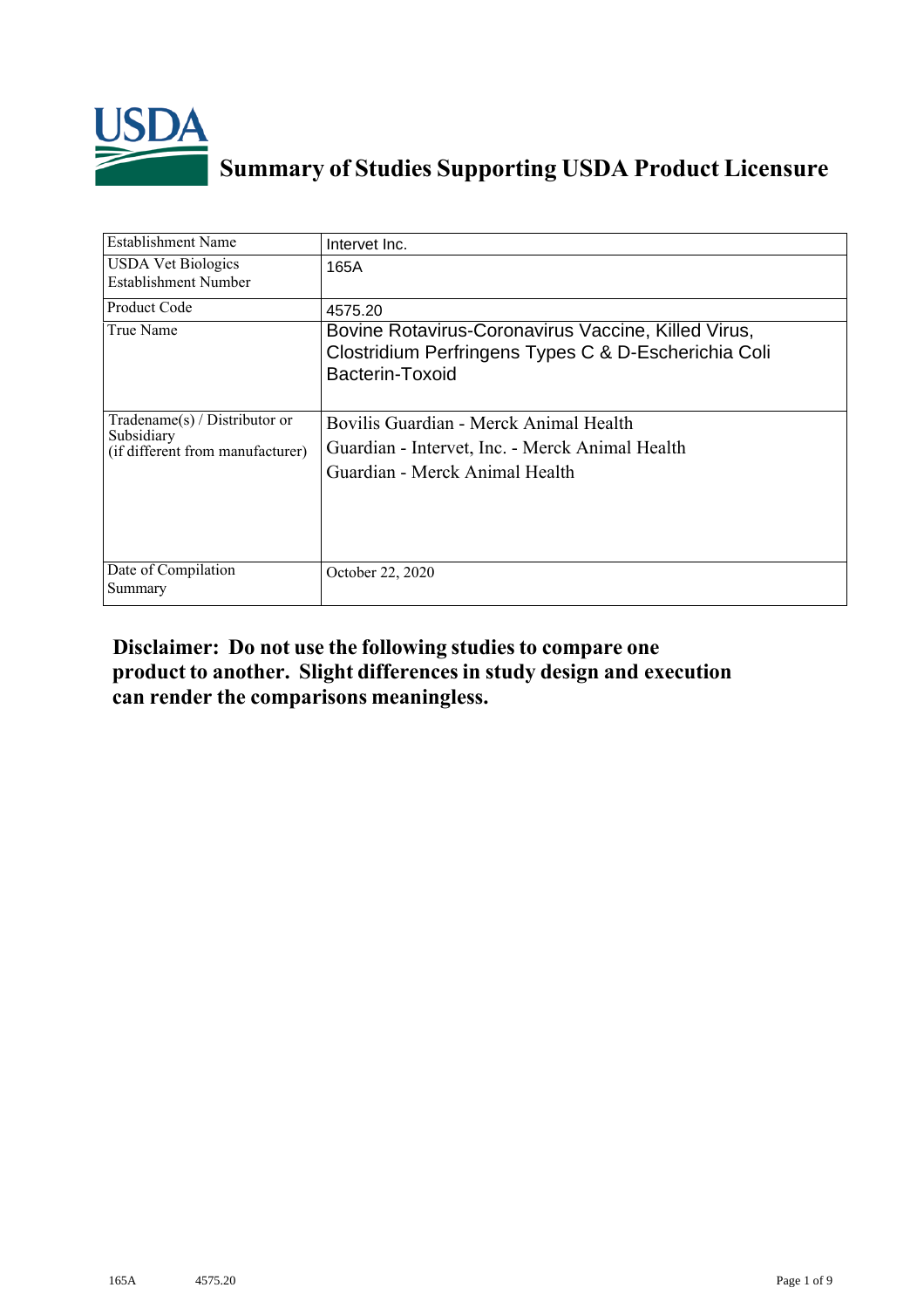| <b>Study Type</b>              | Efficacy                                                                                                                                                                                                                                                                                                                    |
|--------------------------------|-----------------------------------------------------------------------------------------------------------------------------------------------------------------------------------------------------------------------------------------------------------------------------------------------------------------------------|
| <b>Pertaining to</b>           | Group A Rotavirus, Escherichia coli and Clostridium                                                                                                                                                                                                                                                                         |
|                                | perfringens Types C and D                                                                                                                                                                                                                                                                                                   |
| <b>Study Purpose</b>           | To demonstrate passive immunity against neonatal diarrhea due                                                                                                                                                                                                                                                               |
|                                | to bovine Group A rotatviruses, enterotoxigenic E. coli, and                                                                                                                                                                                                                                                                |
|                                | enterotoxemia due to C. perfringens Types C & D in calves                                                                                                                                                                                                                                                                   |
| <b>Product Administration</b>  | Subcutaneous to pregnant cattle                                                                                                                                                                                                                                                                                             |
| <b>Study Animals</b>           | Bovine                                                                                                                                                                                                                                                                                                                      |
| <b>Challenge Description</b>   |                                                                                                                                                                                                                                                                                                                             |
| <b>Interval observed after</b> |                                                                                                                                                                                                                                                                                                                             |
| challenge                      |                                                                                                                                                                                                                                                                                                                             |
| <b>Results</b>                 | Study data were evaluated by USDA-APHIS prior to product<br>licensure and met regulatory standards for acceptance at the time<br>of submission. No data are published because this study was<br>submitted to USDA-APHIS prior to January 1, 2007, and APHIS<br>only requires publication of data submitted after that date. |
| <b>USDA Approval Date</b>      | September 4, 2001                                                                                                                                                                                                                                                                                                           |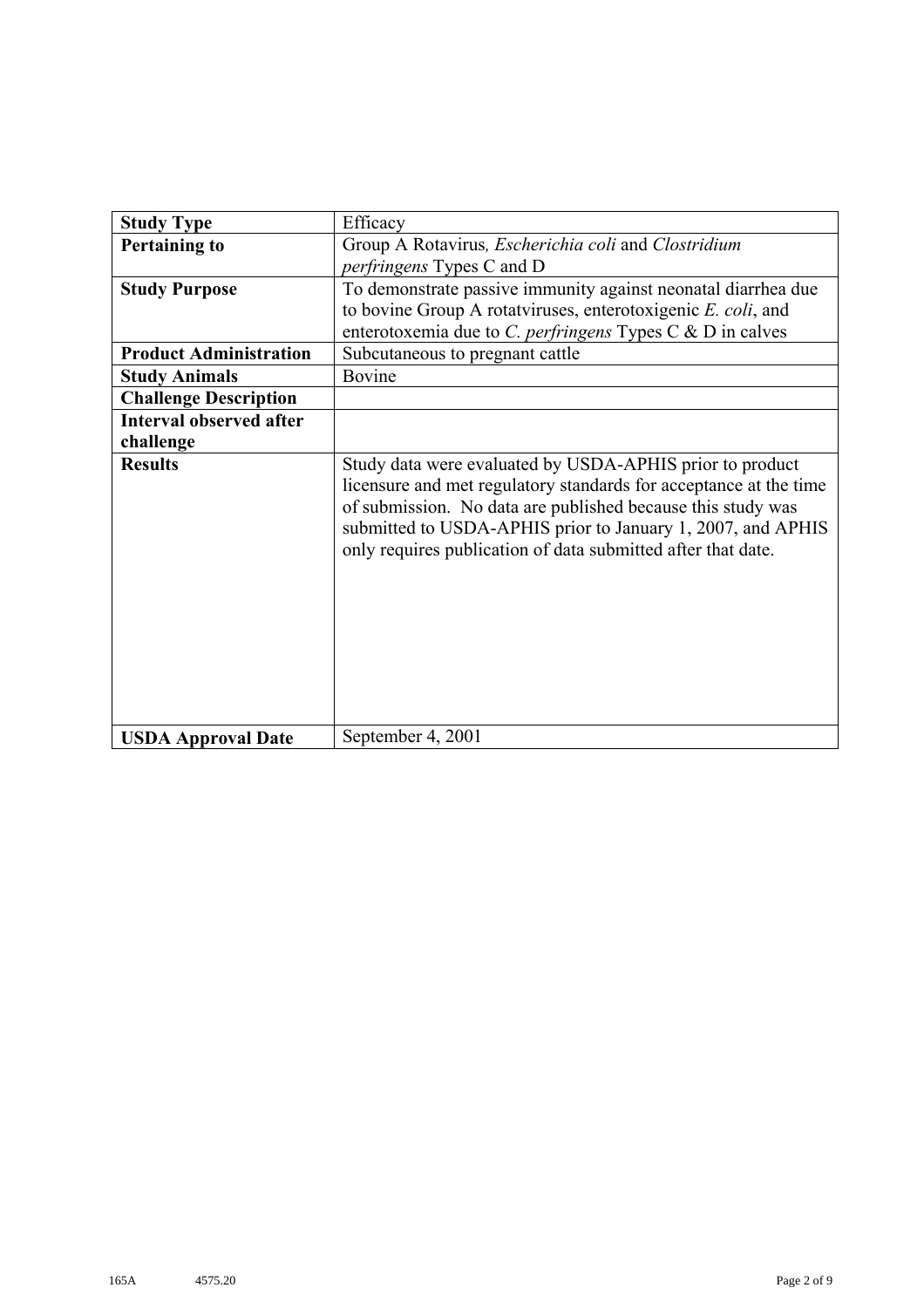| <b>Study Type</b>              | Efficacy                                                                                                                                                                                                                                                                                                                    |
|--------------------------------|-----------------------------------------------------------------------------------------------------------------------------------------------------------------------------------------------------------------------------------------------------------------------------------------------------------------------------|
| <b>Pertaining to</b>           | <b>Bovine Coronavirus</b>                                                                                                                                                                                                                                                                                                   |
| <b>Study Purpose</b>           | To demonstrate passive immunity against neonatal calf diarrhea                                                                                                                                                                                                                                                              |
|                                | in calves caused by bovine coronavirus in calves                                                                                                                                                                                                                                                                            |
| <b>Product Administration</b>  | Subcutaneous to pregnant heifers                                                                                                                                                                                                                                                                                            |
| <b>Study Animals</b>           | Bovine                                                                                                                                                                                                                                                                                                                      |
| <b>Challenge Description</b>   |                                                                                                                                                                                                                                                                                                                             |
| <b>Interval observed after</b> |                                                                                                                                                                                                                                                                                                                             |
| challenge                      |                                                                                                                                                                                                                                                                                                                             |
| <b>Results</b>                 | Study data were evaluated by USDA-APHIS prior to product<br>licensure and met regulatory standards for acceptance at the time<br>of submission. No data are published because this study was<br>submitted to USDA-APHIS prior to January 1, 2007, and APHIS<br>only requires publication of data submitted after that date. |
| <b>USDA Approval Date</b>      | March 6, 2003                                                                                                                                                                                                                                                                                                               |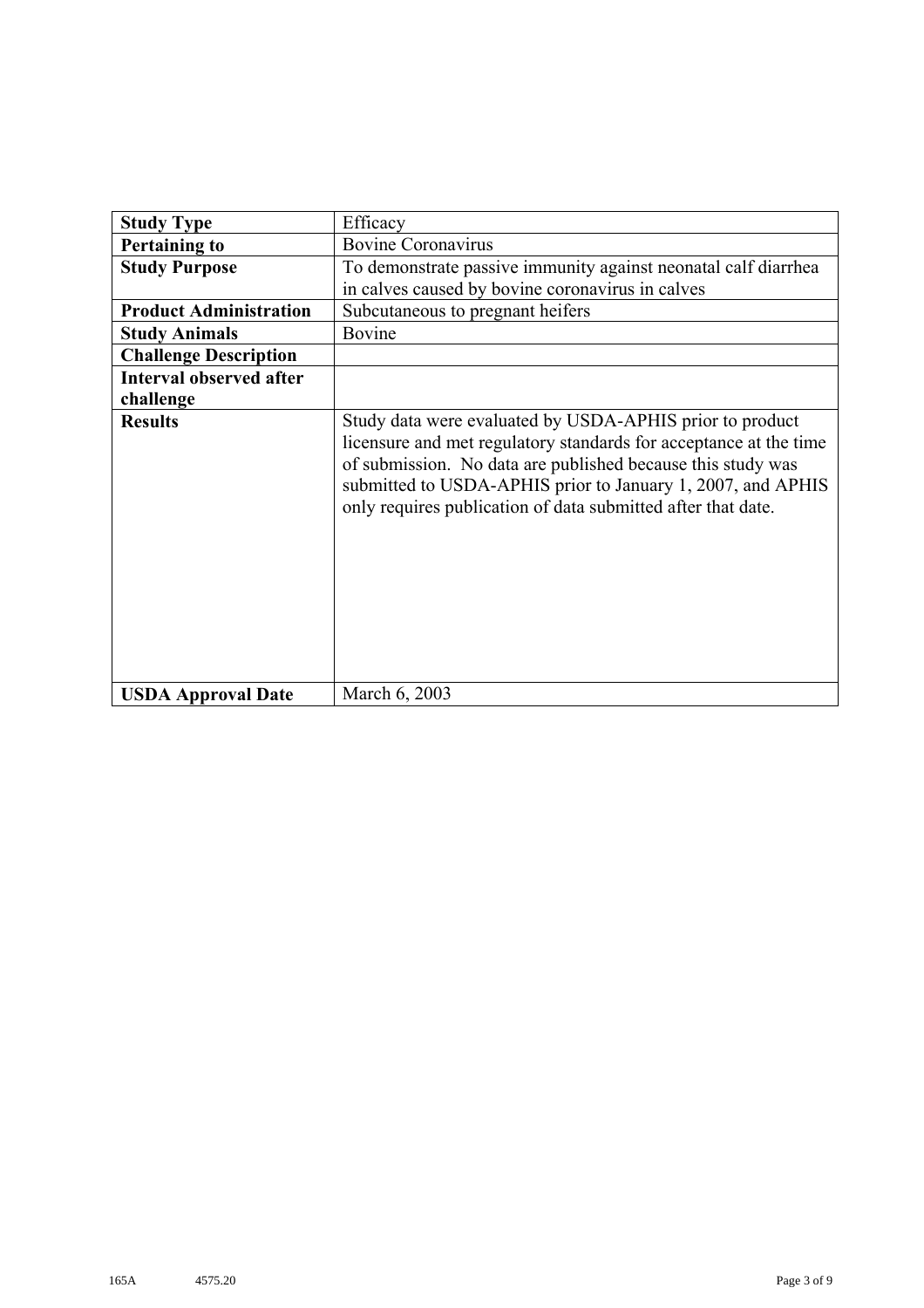| <b>Study Type</b>        | Efficacy                                                                             |                                                                         |    |  |  |  |  |  |
|--------------------------|--------------------------------------------------------------------------------------|-------------------------------------------------------------------------|----|--|--|--|--|--|
| <b>Pertaining to</b>     | Escherichia coli pilus type K99                                                      |                                                                         |    |  |  |  |  |  |
| <b>Study Purpose</b>     | To demonstrate passive immunity against neonatal diarrhea due to                     |                                                                         |    |  |  |  |  |  |
|                          | K99 pilus-expressing $E$ . coli in calves                                            |                                                                         |    |  |  |  |  |  |
| <b>Product</b>           |                                                                                      | Two doses administered 30 days apart by the subcutaneous route to       |    |  |  |  |  |  |
| <b>Administration</b>    |                                                                                      | pregnant heifers with first dose administered at approximately 3        |    |  |  |  |  |  |
|                          | months of gestation (6 months prior to calving)                                      |                                                                         |    |  |  |  |  |  |
| <b>Study Animals</b>     |                                                                                      | 31 pregnant heifers, 21 vaccinates and 10 controls                      |    |  |  |  |  |  |
| <b>Challenge</b>         |                                                                                      | K99 E. coli given to neonatal calves, calved from vaccinated heifers,   |    |  |  |  |  |  |
| <b>Description</b>       | $4 - 8$ hours after nursing                                                          |                                                                         |    |  |  |  |  |  |
| <b>Interval observed</b> |                                                                                      | All calves were monitored daily for 10 days post-challenge for clinical |    |  |  |  |  |  |
| after challenge          | signs of disease and mortality                                                       |                                                                         |    |  |  |  |  |  |
| <b>Results</b>           | Mortality was assessed for each calf.                                                |                                                                         |    |  |  |  |  |  |
|                          | <b>Summary of calf mortality</b><br>% Mortality<br>No. of calves died/Total<br>Group |                                                                         |    |  |  |  |  |  |
|                          | Control                                                                              | challenged<br>8/10                                                      | 80 |  |  |  |  |  |
|                          | Vaccinate                                                                            | 3/21                                                                    | 14 |  |  |  |  |  |
|                          |                                                                                      |                                                                         |    |  |  |  |  |  |
|                          |                                                                                      |                                                                         |    |  |  |  |  |  |
|                          |                                                                                      |                                                                         |    |  |  |  |  |  |
|                          | Raw data:                                                                            |                                                                         |    |  |  |  |  |  |
|                          | See attached.                                                                        |                                                                         |    |  |  |  |  |  |
| <b>USDA Approval</b>     | April 28, 2009                                                                       |                                                                         |    |  |  |  |  |  |
| Date                     |                                                                                      |                                                                         |    |  |  |  |  |  |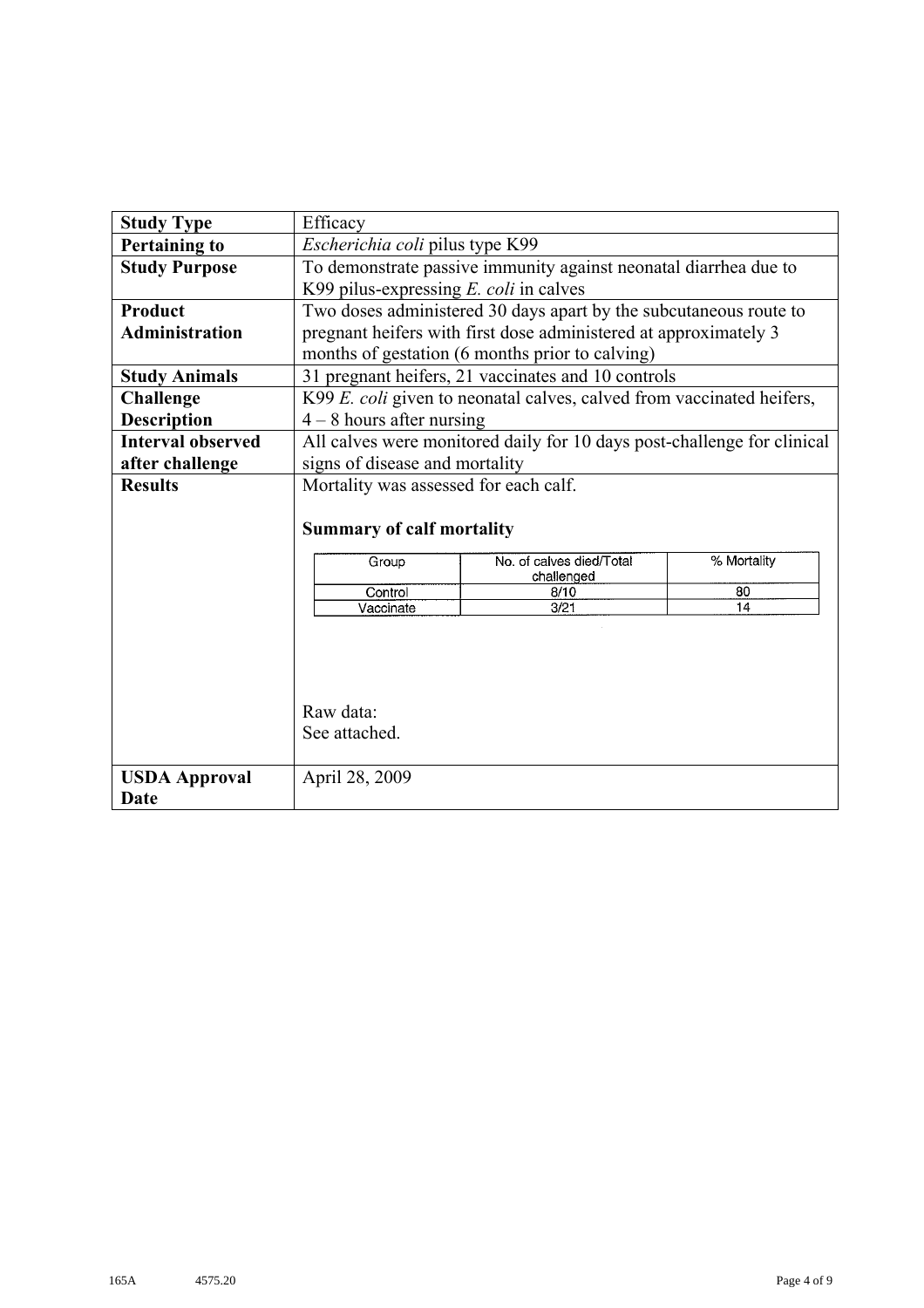| Group     | Heifer Id | <b>Call Id</b> | Day of death following<br>challenge |
|-----------|-----------|----------------|-------------------------------------|
| Vaccinate | 909       | 909B           | 2                                   |
|           | 911       | 911B           | 2                                   |
|           | 920       | 920B           | $\overline{2}$                      |
| Control   | 900       | 900B           |                                     |
|           | 902       | 902B           |                                     |
|           | 906       | 906B           |                                     |
|           | 913       | 913B           |                                     |
|           | 916       | 916B           |                                     |
|           | 928       | 928B           |                                     |
|           | 929       | 929B           | 2                                   |
|           | 932       | 932B           |                                     |

## **Day of Mortality of Calves Following Challenge**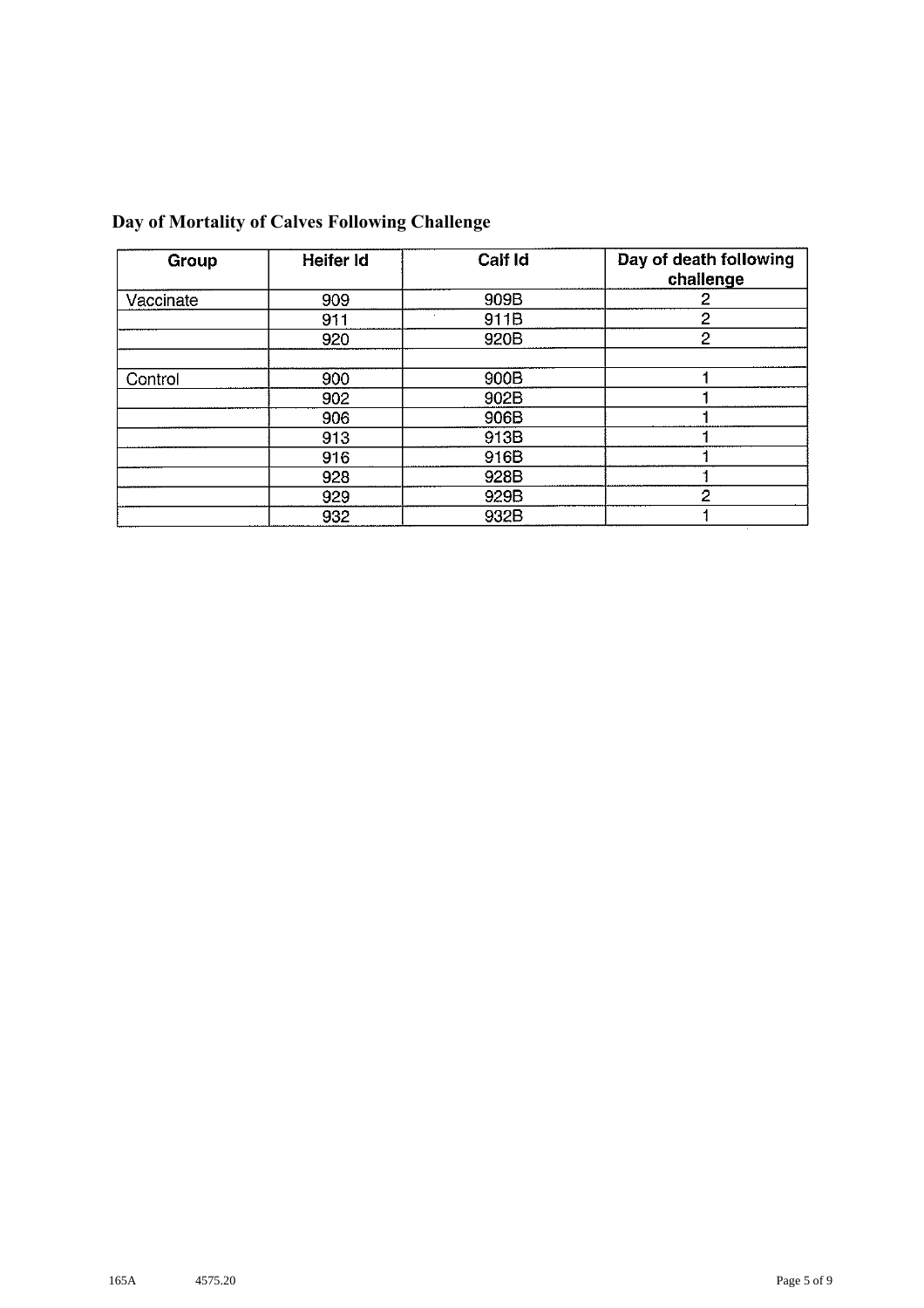### **Severity of Scouts (Score) in Calves Born to Vaccinated and Control Heifers Following Heterologous Challenge with** *E. coli*

|            |         |             | Days Post Challenge     |                         |                           |                |                | Highest             |                |                |             |                |                          |
|------------|---------|-------------|-------------------------|-------------------------|---------------------------|----------------|----------------|---------------------|----------------|----------------|-------------|----------------|--------------------------|
|            |         | Pre-        |                         | 8<br>9                  |                           |                |                |                     |                | score          |             |                |                          |
| Groups     | Calf ID | challenge   | 1                       | $\overline{c}$          | $\ensuremath{\mathsf{3}}$ | $\overline{4}$ | $\overline{5}$ | 6                   | $\overline{7}$ |                |             | 10             |                          |
|            | 901B    | 0           | $\overline{\mathbf{4}}$ | 1                       | $\mathbf 0$               | 1              | $\mathbf{1}$   | $\mathsf{O}\xspace$ | $\bf{0}$       | $\mathbf 0$    | 0           | $\mathbf 0$    | 4                        |
| Vaccinates | 903B    | 0           | 0                       | $\mathbf 0$             | $\mathbf 0$               | 0              | 0              | $\mathsf 0$         | $\mathbf 0$    | $\mathbf 0$    | $\Omega$    | $\mathbf 0$    | $\mathsf 0$              |
|            | 904B    | $\mathbf 0$ | $\mathbf 0$             | 1                       | $\mathbf 0$               | $\mathbf 0$    | $\pmb{0}$      | $\mathbf 0$         | $\mathbf 0$    | $\mathbf 0$    | $\mathbf 0$ | $\mathbf 0$    | $\blacksquare$           |
|            | 905B    | $\mathbf 0$ | $\overline{2}$          | $\overline{c}$          | $\mathbf 0$               | $\overline{2}$ | $\overline{c}$ | $\overline{c}$      | $\bf{0}$       | 0              | 0           | $\mathbf 0$    | 2                        |
|            | 907B    | $\mathbf 0$ | 4                       | $\overline{\mathbf{4}}$ | $\mathbf 0$               | $\mathbf 0$    | $\mathbf 0$    | $\mathbf 0$         | $\mathbf 0$    | $\overline{0}$ | $\mathbf 0$ | $\mathbf 0$    | 4                        |
|            | 908B    | $\mathbf 0$ | $\overline{2}$          | $\overline{2}$          | $\overline{2}$            | $\overline{0}$ | $\overline{0}$ | $\mathbf 0$         | $\mathbf 0$    | $\overline{0}$ | $\mathbf 0$ | $\mathbf 0$    | $\overline{\mathbf{c}}$  |
|            | 909B    | $\circ$     | $\overline{\mathbf{4}}$ | Dead                    |                           |                |                |                     |                |                |             |                | 4                        |
|            | 910B    | $\mathbf 0$ | 0                       | 0                       | $\overline{c}$            | 0              | $\mathbf 0$    | $\overline{c}$      | $\mathbf{1}$   | 0              | 0           | $\Omega$       | $\overline{c}$           |
|            | 911B    | 0           | 4                       | Dead                    |                           |                |                |                     |                |                |             |                | $\overline{4}$           |
|            | 914B    | $\mathbf 0$ | 3                       | 4                       | 3                         | 1              | 0              | $\mathbf 0$         | $\bf{0}$       | 0              | $\Omega$    | 0              | $\overline{\mathbf{4}}$  |
|            | 915B    | 0           | 1                       | $\pmb{0}$               | 0                         | 0              | $\mathbf 0$    | $\mathsf O$         | $\bf{0}$       | $\Omega$       | 0           | $\mathbf 0$    | $\mathbf{1}$             |
|            | 917B    | $\mathbf 0$ | 0                       | 1                       | 1                         | 1              | $\mathbf 0$    | $\mathbf 0$         | $\bf{0}$       | $\overline{0}$ | $\mathbf 0$ | $\mathbf 0$    | 1                        |
|            | 918B    | $\pmb{0}$   | $\mathbf{1}$            | $\mathbf 0$             | $\mathbf 0$               | 1.             | $\mathbf 0$    | $\mathbf 0$         | $\mathbf 0$    | $\Omega$       | $\Omega$    | $\Omega$       | 1                        |
|            | 919B    | $\mathbf 0$ | 3                       | $\overline{0}$          | 0                         | 0              | $\mathbf 0$    | $\overline{0}$      | $\mathbf 0$    | $\Omega$       | $\Omega$    | $\mathbf 0$    | 3                        |
|            | 920B    | $\mathbf 0$ | $\overline{4}$          | Dead                    |                           |                |                |                     |                |                |             |                | $\overline{\mathbf{4}}$  |
|            | 922B    | $\mathbf 0$ | 0                       | 1                       | 1                         | $\overline{c}$ | 1              | 1                   | 0              | 0              | $\mathbf 0$ | $\mathbf 0$    | $\overline{c}$           |
|            | 924B    | $\pmb{0}$   | 0                       | 0                       | 0                         | 0              | 1              | 0                   | $\bf{0}$       | 0              | 0           | $\overline{0}$ | $\mathbf{1}$             |
|            | 925B    | 0           | $\overline{2}$          | 3                       | 3                         | $\overline{c}$ | 1              | 0                   | 0              | 0              | $\mathbf 0$ | $\mathbf 0$    | 3                        |
|            | 927B    | 0           | 0                       | 0                       | 0                         | 0              | $\mathbf 0$    | $\mathbf 0$         | $\mathbf 0$    | 0              | $\mathbf 0$ | 0              | $\pmb{0}$                |
|            | 930B    | 0           | $\mathbf{1}$            | 1                       | 1                         | 0              | 0              | 0                   | 0              | 0              | 0           | 0              | 1                        |
|            | 931B    | 0           | $\overline{2}$          | 0                       | 0                         | 1              | 1              | 0                   | $\Omega$       | $\overline{0}$ | $\Omega$    | $\mathbf 0$    | $\overline{c}$           |
|            |         |             |                         |                         |                           |                |                |                     |                |                |             | <u></u> 1      | -                        |
|            | 900B    | 0           | $4^*$                   | Dead                    |                           |                |                |                     |                |                |             |                | 4                        |
| Controls   | 902B    | 0           | $4^{\star}$             | Dead                    |                           |                |                |                     |                |                |             |                | $\overline{\mathbf{4}}$  |
|            | 906B    | $\mathbf 0$ | $4^{\star}$             | Dead                    |                           |                |                |                     |                |                |             |                | $\overline{\mathbf{4}}$  |
|            | 912B    | 0           | 1                       | 1                       | $\overline{c}$            | 2              | $\mathbf 0$    | 0                   | $\mathbf 0$    | 0              | $\Omega$    | 0              | $\overline{2}$           |
|            | 913B    | 0           | $4^{\star}$             | Dead                    |                           |                |                |                     |                |                |             |                | $\overline{\mathbf{4}}$  |
|            | 916B    | $\mathbf 0$ | Dead                    |                         |                           |                |                |                     |                |                |             |                | $\tilde{\phantom{a}}$    |
|            | 921B    | $\mathbf 0$ | 3                       | $\mathbf{1}$            | 1                         | 1.             | 1              | 0                   | 0              | $\Omega$       | 0           | $\bf{0}$       | 3                        |
|            | 928B    | $\mathbf 0$ | Dead                    |                         |                           |                |                |                     |                |                |             |                |                          |
|            | 929B    | $\mathbf 0$ | 4                       | $4^*$                   | Dead                      |                |                |                     |                |                |             |                | 4                        |
|            | 932B    | 0           | $4^{\star}$             | Dead                    |                           |                |                |                     |                |                |             |                | 4                        |
|            |         |             |                         |                         |                           |                |                |                     |                |                |             |                | $\overline{\phantom{a}}$ |

Footnote:

Scours scores: 0=normal, 1=soft, 2=mild diarrhea, 3=moderate diarrhea, and 4=severe diarrhea.<br>\* = Calf died later this day following observations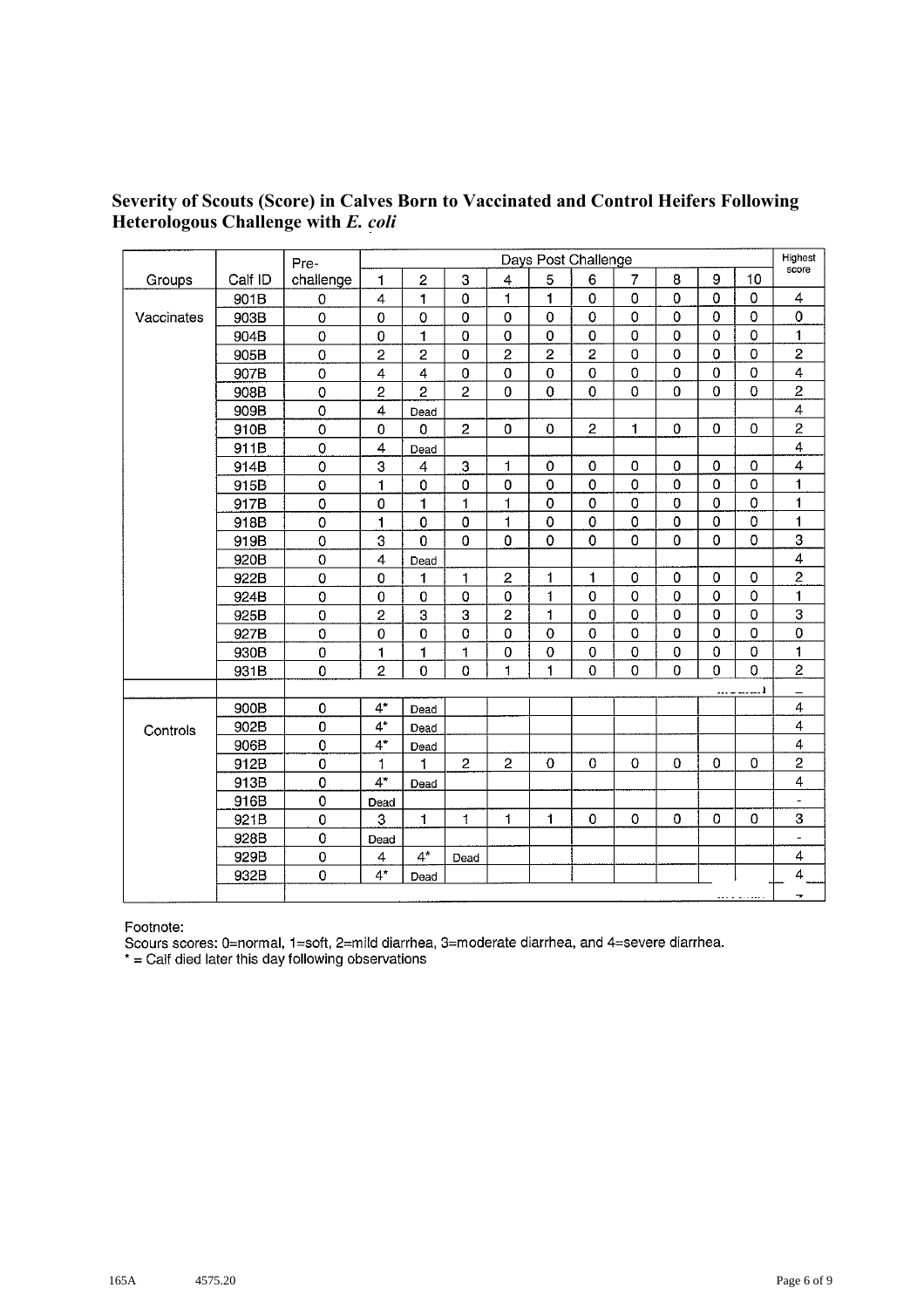#### **Degree of Dehydration/Depression in Calves Born to Vaccinated and Control Heifers Following Heterologous Challenge with** *E. coli*

|            | Calf | Pre-               |                | Days Post Challenge |                     |                |                     |                     |                |             |                |              |                         |
|------------|------|--------------------|----------------|---------------------|---------------------|----------------|---------------------|---------------------|----------------|-------------|----------------|--------------|-------------------------|
| Groups     | ID   | challenge          | 1              | $\overline{c}$      | 3                   | 4              | 5                   | 6                   | $\overline{7}$ | 8           | $\mathbf 9$    | 10           | Highest<br>score        |
|            | 901B | $\mathbf 0$        | $\mathbf{1}$   | $\mathbf 0$         | $\mathbf 0$         | $\circ$        | $\mathbf 0$         | $\mathbf 0$         | $\overline{0}$ | 0           | $\mathbf 0$    | $\mathbf 0$  | 1                       |
| Vaccinates | 903B | $\pmb{0}$          | 0              | $\mathbf 0$         | 0                   | 0              | 0                   | $\mathbf 0$         | $\mathbf 0$    | 0           | $\mathbf 0$    | 0            | $\mathbf 0$             |
|            | 904B | $\pmb{0}$          | 0              | $\mathbf 0$         | 0                   | 0              | $\mathbf 0$         | $\mathbf 0$         | $\mathbf 0$    | $\mathbf 0$ | $\mathbf 0$    | 0            | $\pmb{0}$               |
|            | 905B | $\mathbf 0$        | 0              | $\overline{2}$      | 0                   | 0              | 0                   | $\pmb{0}$           | 0              | 0           | $\mathbf 0$    | 0            | $\overline{2}$          |
|            | 907B | $\mathbf 0$        | 0              | $\overline{0}$      | $\mathsf{O}\xspace$ | 0              | 0                   | $\mathbf 0$         | $\mathbf 0$    | $\pmb{0}$   | $\mathbf 0$    | 0            | $\mathbf 0$             |
|            | 908B | $\mathbf 0$        | $\mathbf 0$    | $\mathbf 0$         | $\mathbf 0$         | 0              | 0                   | $\mathbf 0$         | $\mathbf 0$    | 0           | $\mathbf 0$    | $\pmb{0}$    | $\pmb{\mathsf{O}}$      |
|            | 909B | $\pmb{0}$          | 3              | Dead                |                     |                |                     |                     |                |             |                |              | 3                       |
|            | 910B | $\pmb{0}$          | $\mathbf 0$    | $\mathbf 0$         | $\mathbf 0$         | 0              | $\mathsf{O}\xspace$ | $\mathbf 0$         | $\pmb{0}$      | 0           | $\mathbf 0$    | $\mathbf 0$  | $\pmb{\mathsf{O}}$      |
|            | 911B | $\pmb{0}$          | $\overline{2}$ | Dead                |                     |                |                     |                     |                |             |                |              | $\mathbf 0$             |
|            | 914B | $\pmb{0}$          | $\pmb{0}$      | 0                   | $\pmb{0}$           | $\mathbf 0$    | 0                   | 0                   | 0              | 0           | $\mathbf 0$    | 0            | $\mathbf 0$             |
|            | 915B | $\pmb{0}$          | 0              | $\mathbf 0$         | 0                   | $\mathbf 0$    | $\pmb{0}$           | $\mathbf 0$         | $\mathbf 0$    | $\pmb{0}$   | $\pmb{0}$      | $\pmb{0}$    | $\pmb{0}$               |
|            | 917B | $\pmb{0}$          | $\mathbf 0$    | $\mathbf 0$         | 0                   | 0              | 0                   | $\mathsf{O}\xspace$ | $\bf{0}$       | 0           | $\mathbf 0$    | 0            | $\pmb{0}$               |
|            | 918B | $\mathbf 0$        | $\mathbf 0$    | $\mathbf 0$         | 0                   | $\mathbf 0$    | 0                   | $\mathbf 0$         | $\mathbf 0$    | $\pmb{0}$   | $\mathbf 0$    | 0            | $\mathbf 0$             |
|            | 919B | $\pmb{0}$          | 0              | $\mathbf 0$         | 0                   | $\overline{0}$ | 0                   | $\mathbf 0$         | $\mathbf 0$    | 0           | $\mathbf 0$    | 0            | $\pmb{0}$               |
|            | 920B | $\pmb{\mathsf{O}}$ | 0              | Dead                |                     |                |                     |                     |                |             |                |              | $\mathbf 0$             |
|            | 922B | $\mathbf 0$        | $\mathbf 0$    | $\mathbf 0$         | $\pmb{0}$           | $\pmb{0}$      | 0                   | $\pmb{0}$           | $\pmb{0}$      | 0           | $\mathbf 0$    | 0            | 0                       |
|            | 924B | $\mathbf 0$        | $\mathbf 0$    | $\mathbf 0$         | $\bf{0}$            | $\mathbf 0$    | 0                   | $\mathbf 0$         | $\mathbf 0$    | 0           | $\mathbf 0$    | $\mathbf 0$  | $\pmb{0}$               |
|            | 925B | $\mathbf 0$        | $\mathbf 0$    | $\mathbf 0$         | $\pmb{\mathsf{O}}$  | $\mathbf 0$    | $\mathbf 0$         | $\mathbf 0$         | $\mathbf 0$    | $\mathbf 0$ | $\mathbf 0$    | $\mathbf 0$  | $\mathbf 0$             |
|            | 927B | $\mathbf 0$        | $\mathbf 0$    | $\mathbf 0$         | $\pmb{0}$           | 0              | 0                   | $\mathbf 0$         | $\mathbf 0$    | $\mathbf 0$ | $\mathbf 0$    | 0            | $\pmb{\mathsf{O}}$      |
|            | 930B | $\pmb{0}$          | $\pmb{0}$      | $\mathbf 0$         | $\pmb{0}$           | $\mathbf 0$    | 0                   | 0                   | $\mathbf 0$    | 0           | $\mathbf 0$    | 0            | $\pmb{0}$               |
|            | 931B | $\mathbf 0$        | $\mathbf 0$    | $\mathbf 0$         | 0                   | 0              | 0                   | 0                   | $\mathbf 0$    | 0           | $\overline{0}$ | 0            | $\pmb{0}$               |
|            |      |                    |                |                     |                     |                |                     |                     |                |             |                |              | ۰                       |
|            | 900B | $\mathbf 0$        | $4^*$          | Dead                |                     |                |                     |                     |                |             |                |              | $\overline{\mathbf{4}}$ |
| Controls   | 902B | $\mathbf 0$        | $3^{\star}$    | Dead                |                     |                |                     |                     |                |             |                |              | 3                       |
|            | 906B | $\pmb{\mathsf{O}}$ | $4^*$          | Dead                |                     |                |                     |                     |                |             |                |              | 4                       |
|            | 912B | $\mathbf 0$        | 0              | $\mathbf 0$         | 0                   | $\mathbf 0$    | $\mathbf 0$         | $\mathbf 0$         | $\mathbf 0$    | $\pmb{0}$   | $\mathbf 0$    | 0            | $\mathbf 0$             |
|            | 913B | $\mathbf 0$        | $4^*$          | Dead                |                     |                |                     |                     |                |             |                |              | $\overline{\mathbf{4}}$ |
|            | 916B | $\mathbf 0$        | Dead           |                     |                     |                |                     |                     |                |             |                |              | $\blacksquare$          |
|            | 921B | $\mathbf 0$        | 0              | $\mathbf 0$         | 0                   | $\Omega$       | 0                   | 0                   | $\Omega$       | 0           | $\Omega$       | 0            | $\mathbf 0$             |
|            | 928B | $\mathbf 0$        | Dead           |                     |                     |                |                     |                     |                |             |                |              | $\blacksquare$          |
|            | 929B | $\mathbf 0$        | 3              | $4^*$               | Dead                |                |                     |                     |                |             |                |              | $\overline{\mathbf{4}}$ |
|            | 932B | $\mathbf 0$        | $4^{\star}$    | Dead                |                     |                |                     |                     |                |             |                |              | 4                       |
|            |      |                    |                |                     |                     |                |                     |                     |                |             |                | <u> – </u> 1 | $\bullet$               |

Footnote:

Dehydration Scores: 0=normal, 1=mild dehydration, loss of skin elasticity, 2=moderate dehydration, rough skin/slightly depressed, 3=severe dehydration, sunken eyes, cold extremities, and 4=subnormal temperature, severely depressed

 $*$  = Calf died later this day following observations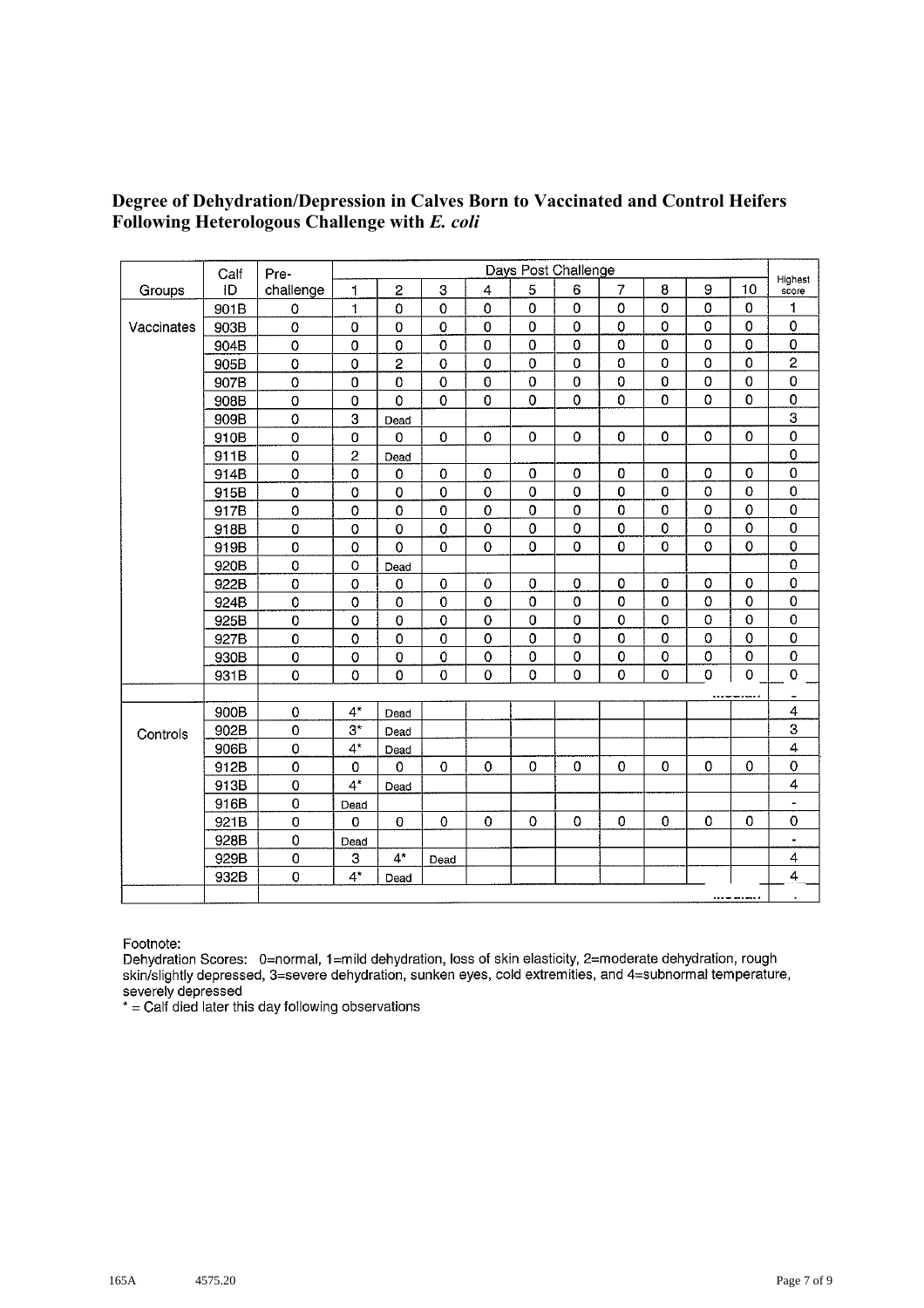| <b>Study Type</b>              | Safety                                                                                                                                                                                                                                                                                                                             |
|--------------------------------|------------------------------------------------------------------------------------------------------------------------------------------------------------------------------------------------------------------------------------------------------------------------------------------------------------------------------------|
| <b>Pertaining to</b>           | ALL                                                                                                                                                                                                                                                                                                                                |
| <b>Study Purpose</b>           | Demonstrate safety under typical field conditions                                                                                                                                                                                                                                                                                  |
| <b>Product Administration</b>  | Subcutaneous                                                                                                                                                                                                                                                                                                                       |
| <b>Study Animals</b>           | Bovine                                                                                                                                                                                                                                                                                                                             |
| <b>Challenge Description</b>   |                                                                                                                                                                                                                                                                                                                                    |
| <b>Interval observed after</b> |                                                                                                                                                                                                                                                                                                                                    |
| challenge                      |                                                                                                                                                                                                                                                                                                                                    |
| <b>Results</b>                 | Study data were evaluated by USDA - APHIS prior to product<br>licensure and met regulatory standards for acceptance at the time<br>of submission. No data are published because this study was<br>submitted to USDA – APHIS prior to January 1, 2007, and<br>APHIS only requires publication of data submitted after that<br>date. |
| <b>USDA Approval Date</b>      | November 5, 2003                                                                                                                                                                                                                                                                                                                   |